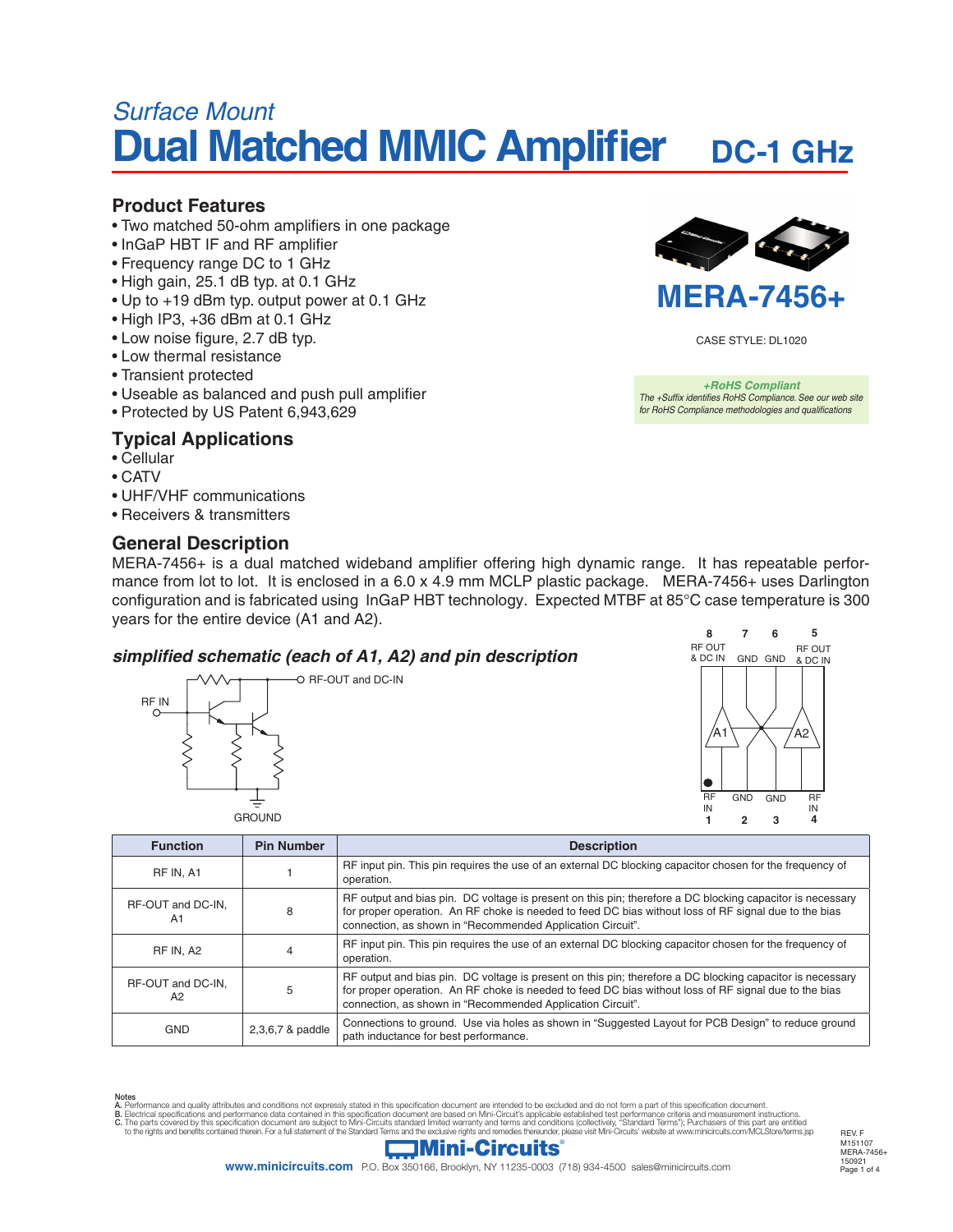

# **Electrical Specifications at 25°C and 80mA, unless noted**

**(Specifications (other than Matching) are for each of the two matched amplifiers in the package.)**

| <b>Parameter</b>                                             |                   | Min.              | Typ. | Max.                | <b>Units</b>    |
|--------------------------------------------------------------|-------------------|-------------------|------|---------------------|-----------------|
| Frequency Range*                                             |                   | <b>DC</b>         |      | $\mathbf{1}$        | GHz             |
| Gain                                                         | $f=0.1$ GHz       | $\hspace{0.05cm}$ | 25.1 |                     |                 |
|                                                              | $f=1$ GHz         | 20                | 22.5 |                     |                 |
|                                                              | $f = 2$ GHz       |                   | 18.6 |                     | dB              |
|                                                              | $f = 3$ GHz       |                   | 14.2 |                     |                 |
|                                                              | $f=4$ GHz         |                   | 9.4  |                     |                 |
| Input Return Loss                                            | f=DC to 1 GHz     |                   | 17.5 |                     | dB              |
| Output Return Loss                                           | f=DC to 1 GHz     |                   | 9.5  |                     | dB              |
| Output Power @ 1 dB compression                              | $f=0.1$ GHz       | 18                | 19   |                     |                 |
|                                                              | $f=1$ GHz         |                   | 18.2 |                     | d <sub>Bm</sub> |
|                                                              | $f = 2$ GHz       |                   | 14.4 |                     |                 |
| Output IP3                                                   | $f=0.1$ GHz       |                   | 36   |                     |                 |
|                                                              | $f=0.5$ GHz       |                   | 35   |                     | dB <sub>m</sub> |
|                                                              | $f=1$ GHz         |                   | 32   |                     |                 |
| Noise Figure                                                 | f=DC to 1 GHz     |                   | 2.7  |                     | dB              |
| Matching between A1, A2 <sup>2</sup>                         |                   |                   |      |                     |                 |
| Amplitude Unbalance                                          | f=DC to 1 GHz     |                   | 0.1  | 0.3                 | dB              |
|                                                              | $f=1$ to 4 GHz    |                   | 0.1  |                     |                 |
| <b>Phase Unbalance</b>                                       | $f = DC$ to 1 GHz |                   | 0.6  |                     |                 |
|                                                              | $f=1$ to 4 GHz    |                   | 1.0  |                     | deg.            |
| Recommended Device Operating Current                         |                   |                   | 80   |                     | mA              |
| <b>Device Operating Voltage</b>                              |                   | 4.3               | 4.8  | 5.3                 | $\vee$          |
| Device Voltage Variation vs. Temperature at 80 mA            |                   | $-3.1$            |      | $mV$ <sup>o</sup> C |                 |
| Device Voltage Variation vs. Current at 25°C                 |                   | 2.8               |      | mV/mA               |                 |
| Thermal Resistance, junction-to-case <sup>1</sup> , A1 or A2 |                   |                   | 120  |                     | $\degree$ C/W   |

\*Guaranteed specification DC-1 GHz. Low frequency cut off determined by external coupling capacitors.

#### **Absolute Maximum Ratings**

| <b>Parameter</b>         | <b>Ratings</b>                                       |  |
|--------------------------|------------------------------------------------------|--|
| Operating Temperature    | -45 $\mathrm{^{\circ}C}$ to 85 $\mathrm{^{\circ}C}$  |  |
| Storage Temperature      | -55 $\mathrm{^{\circ}C}$ to 100 $\mathrm{^{\circ}C}$ |  |
| <b>Operating Current</b> | 130 <sub>m</sub> A                                   |  |
| <b>Power Dissipation</b> | 700mW                                                |  |
| <b>Input Power</b>       | 10dBm                                                |  |

Note: Permanent damage may occur if any of these limits are exceeded. These ratings are not intended for continuous normal operation.

<sup>1</sup>Case is defined as ground paddle. See application note AN-60-032 for adequate heat sinking of paddle.

<sup>2</sup>For test method, see application note AN-60-032.

Notes<br>A. Performance and quality attributes and conditions not expressly stated in this specification document are intended to be excluded and do not form a part of this specification document.<br>B. Electrical specifications

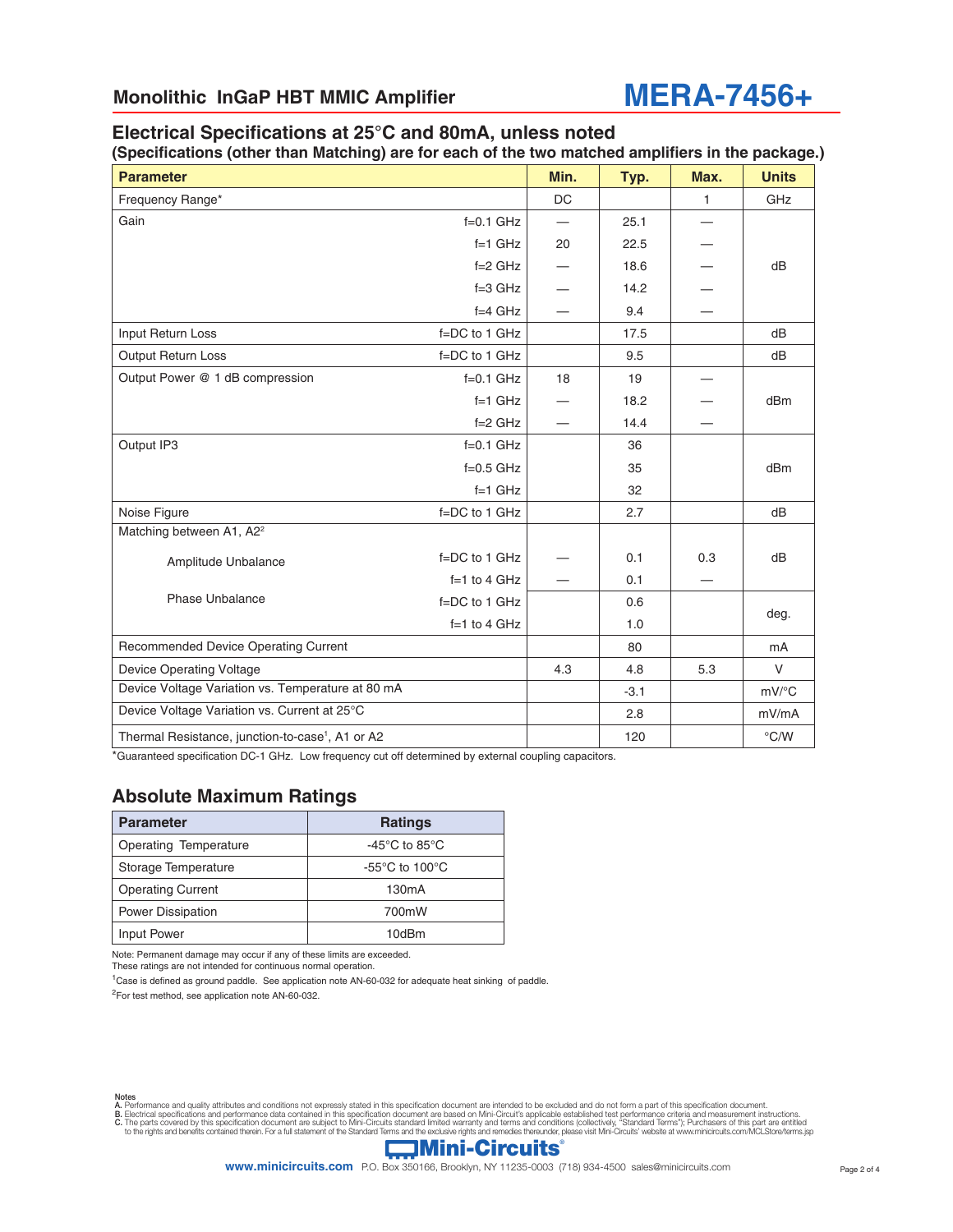# **Product Marking**



index over pin 1 Markings in addition to model number designation may appear for internal quality control purposes.

## **Additional Detailed Technical Information**

Additional information is available on our web site. To access this information enter the model number on our web site home page.

#### **Performance data, graphs, s-parameter data set (.zip file)**

Plastic package, exposed paddle, lead finish: tin-silver over nickel **Case Style: DL1020**

**Tape & Reel: F68 Standard quantities available on reel** *7" reels with 20, 50, 100, 200, 500 or 1K devices.* *13" reels with 2000, 4000 devices.*

**Suggested Layout for PCB Design: PL-164**

**Evaluation Board: TB-293+**

**Environmental Ratings: ENV08T2**

#### **Recommended Application and Biasing Circuit**



| <b>R BIAS</b> |                                                |  |  |  |  |
|---------------|------------------------------------------------|--|--|--|--|
| <b>Vcc</b>    | "1%" Res. Values (ohms)<br>for Optimum Biasing |  |  |  |  |
| 7             | 28.7                                           |  |  |  |  |
| 8             | 41.2                                           |  |  |  |  |
| 9             | 53.6                                           |  |  |  |  |
| 10            | 66.5                                           |  |  |  |  |
| 11            | 78.7                                           |  |  |  |  |
| 12            | 90.9                                           |  |  |  |  |
| 13            | 102                                            |  |  |  |  |
| 14            | 115                                            |  |  |  |  |
| 15            | 127                                            |  |  |  |  |

Notes<br>A. Performance and quality attributes and conditions not expressly stated in this specification document are intended to be excluded and do not form a part of this specification document.<br>B. Electrical specifications

# **Mini-Circuits**

**www.minicircuits.com** P.O. Box 350166, Brooklyn, NY 11235-0003 (718) 934-4500 sales@minicircuits.com Page 3 of 4